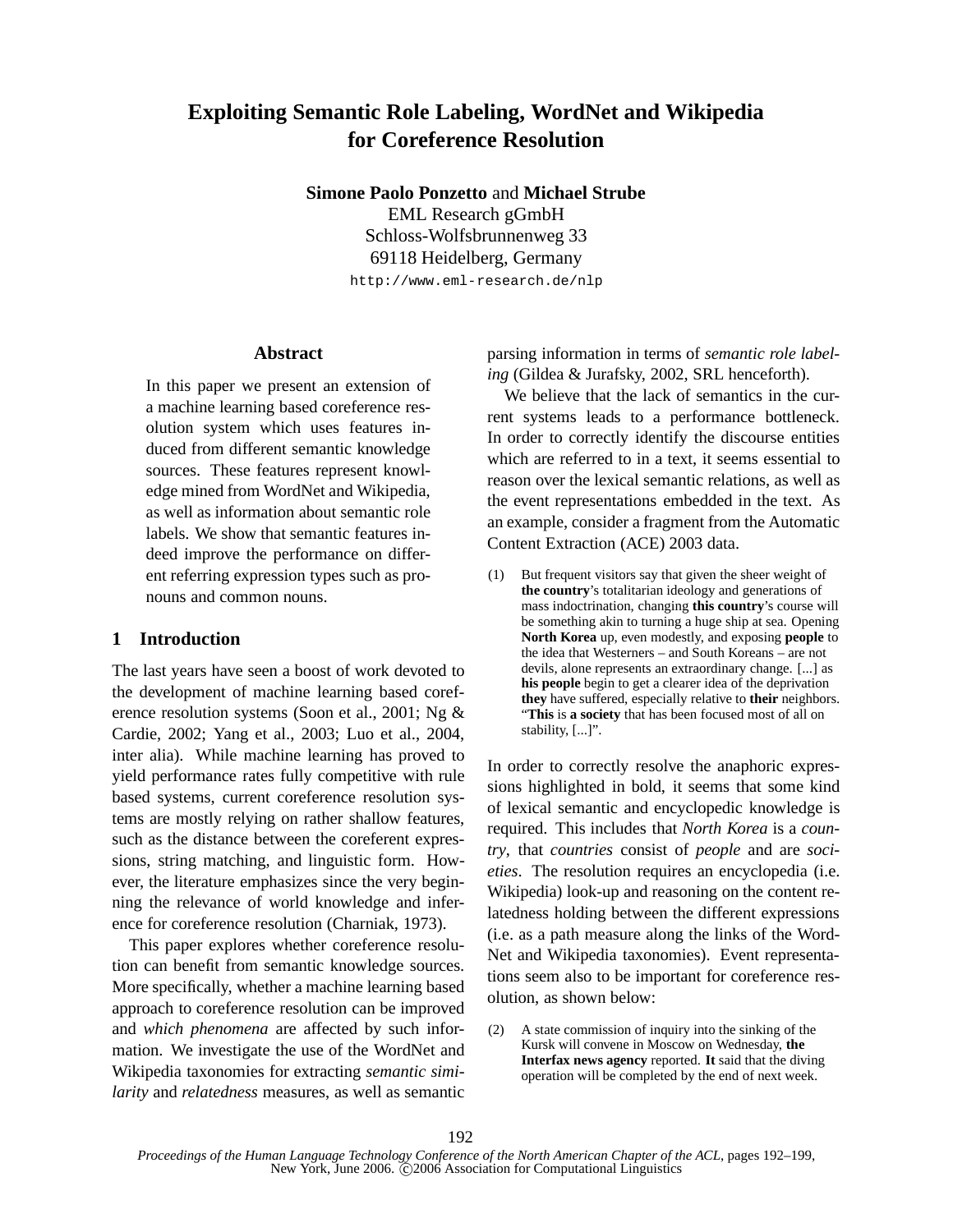In this example, knowing that *the Interfax news agency* is the AGENT of the *report* predicate and *It* being the AGENT of *say* could trigger the (semantic parallelism based) inference required to correctly link the two expressions, in contrast to anchoring the pronoun to *Moscow*. SRL provides the semantic relationships that constituents have with predicates, thus allowing us to include such documentlevel *event descriptive information* into the relations holding between referring expressions (REs).

Instead of exploring different kinds of data representations, task definitions or machine learning techniques (Ng & Cardie, 2002; Yang et al., 2003; Luo et al., 2004) we focus on a few promising semantic features which we evaluate in a controlled environment. That way we try to overcome the plateauing in performance in coreference resolution observed by Kehler et al. (2004).

# **2 Related Work**

Vieira & Poesio (2000), Harabagiu et al. (2001), and Markert & Nissim (2005) explore the use of WordNet for different coreference resolution subtasks, such as resolving bridging reference, *other*and definite NP anaphora, and MUC-style coreference resolution. All of them present systems which infer coreference relations from a set of potential antecedents by means of a WordNet search. Our approach to WordNet here is to cast the search results in terms of semantic similarity measures. Their output can be used as features for a learner. These measures are not specifically developed for coreference resolution but simply taken 'off-the-shelf' and applied to our task without any specific tuning  $-$  i.e. in contrast to Harabagiu et al. (2001), who weight WordNet relations differently in order to compute the confidence measure of the path.

To the best of our knowledge, we do not know of any previous work using Wikipedia or SRL for coreference resolution. In the case of SRL, this layer of semantic context abstracts from the specific lexical expressions used, and therefore represents a higher level of abstraction than (still related) work involving predicate argument statistics. Kehler et al. (2004) observe no significant improvement due to predicate argument statistics. The improvement reported by Yang et al. (2005) is rather caused by their twin-candidate model than by the semantic knowledge. Employing SRL is closer in spirit to Ji et al. (2005), who explore the employment of the ACE 2004 relation ontology as a semantic filter.

# **3 Coreference Resolution Using Semantic Knowledge Sources**

# **3.1 Corpora Used**

To establish a competitive coreference resolver, the system was initially prototyped using the MUC-6 and MUC-7 data sets (Chinchor & Sundheim, 2003; Chinchor, 2001), using the standard partitioning of 30 texts for training and 20-30 texts for testing. Then, we moved on and developed and tested the system with the ACE 2003 Training Data corpus (Mitchell et al.,  $2003)^1$ . Both the Newswire (NWIRE) and Broadcast News (BNEWS) sections where split into 60-20-20% document-based partitions for training, development, and testing, and later per-partition merged (MERGED) for system evaluation. The distribution of coreference chains and referring expressions is given in Table 1.

# **3.2 Learning Algorithm**

For learning coreference decisions, we used a Maximum Entropy (Berger et al., 1996) model. This was implemented using the MALLET library (McCallum, 2002). To prevent the model from overfitting, we employed a tunable Gaussian prior as a smoothing method. The best parameter value is found by searching in the [0,10] interval with step value of 0.5 for the variance parameter yielding the highest MUC score F-measure on the development data.

Coreference resolution is viewed as a binary classification task: given a pair of REs, the classifier has to decide whether they are coreferent or not. The MaxEnt model produces a probability for each category y (coreferent or not) of a candidate pair, conditioned on the context  $x$  in which the candidate occurs. The conditional probability is calculated by:

$$
p(y|x) = \frac{1}{Z_x} \left[ \sum_i \lambda_i f_i(x, y) \right]
$$

<sup>&</sup>lt;sup>1</sup>We used the training data corpus only, as the availability of the test data is restricted to ACE participants. Therefore, the results we report cannot be compared directly with those using the official test data.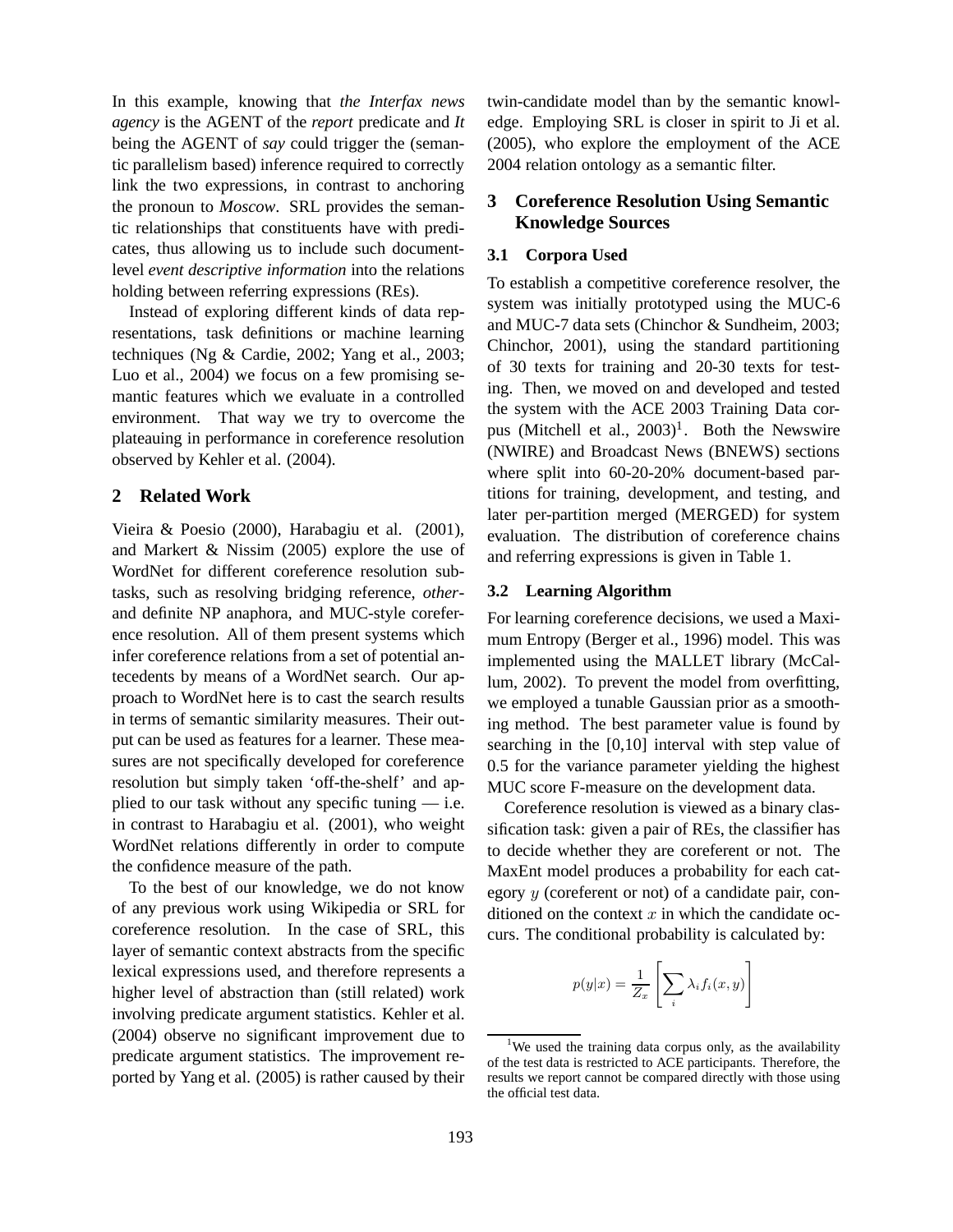|              |            | BNEWS $(147 \text{ docs} - 33,479 \text{ tokens})$ |              | NWIRE $(105 \text{ docs} - 57,205 \text{ tokens})$ |            |           |              |              |
|--------------|------------|----------------------------------------------------|--------------|----------------------------------------------------|------------|-----------|--------------|--------------|
|              | #coref ch. | $#$ pron.                                          | #comm. nouns | #prop. names                                       | #coref ch. | $#$ pron. | #comm. nouns | #prop. names |
| TRAIN.       | 587        | 876                                                | 572          | 980                                                | 904        | .037      | 1.210        | 2.023        |
| <b>DEVEL</b> | 201        | 315                                                | 163          | 465                                                | 399        | 358       | 485          | 923          |
| <b>TEST</b>  | 228        | 291                                                | 238          | 420                                                | 354        | 329       | 484          | 712          |
| <b>TOTAL</b> | .016       | .482                                               | 973          | .865                                               | .657       | .724      | 2.179        | 3,658        |
| TOTAL (%)    |            | 34.3%                                              | 22.5%        | 43.2%                                              |            | 22.8%     | 28.8%        | 48.4%        |

Table 1: Partitions of the ACE 2003 training data corpus

where  $f_i(x, y)$  is the value of feature i on outcome y in context x, and  $\lambda_i$  is the weight associated with i in the model.  $Z_x$  is a normalization constant. The features used in our model are all binary-valued feature functions (or indicator functions), e.g.

$$
f_{\text{LSEMROLE}}(\text{ARGORUN}, \text{COREF}) = \left\{ \begin{array}{c} 1 & \text{if candidate pair is} \\ \text{coreferent and antecedent} \\ \text{is the semantic argument} \\ \text{ARG0 of predicate } run \\ 0 & \text{else} \end{array} \right.
$$

In our system, a set of pre-processing components including a POS tagger (Giménez & Màrquez, 2004), NP chunker (Kudoh & Matsumoto, 2000) and the *Alias-I LingPipe* Named Entity Recognizer<sup>2</sup> is applied to the text in order to identify the noun phrases, which are further taken as referring expressions (REs) to be used for instance generation. Therefore, we use automatically extracted noun phrases, rather than assuming perfect NP chunking. This is in contrast to other related works in coreference resolution (e.g. Luo et al. (2004), Kehler et al. (2004)).

Instances are created following Soon et al. (2001). We create a positive training instance from each pair of adjacent coreferent REs. Negative instances are obtained by pairing the anaphoric REs with any RE occurring between the anaphor and the antecedent. During testing each text is processed from left to right: each RE is paired with any preceding RE from right to left, until a pair labeled as coreferent is output, or the beginning of the document is reached. The classifier imposes a partitioning on the available REs by clustering each set of expressions labeled as coreferent into the same coreference chain.

# **3.3 Baseline System Features**

Following Ng & Cardie (2002), our baseline system reimplements the Soon et al. (2001) system. The system uses 12 features. Given a potential antecedent  $RE_i$  and a potential anaphor  $RE_i$  the features are computed as follows<sup>3</sup>.

- (a) Lexical features
	- **STRING\_MATCH** T if  $RE_i$  and  $RE_j$  have the same spelling, else F.
	- **ALIAS** T if one RE is an alias of the other; else F.
	- (b) Grammatical features
	- **I\_PRONOUN** T if  $RE_i$  is a pronoun; else F.
	- **J\_PRONOUN** T if  $RE<sub>j</sub>$  is a pronoun; else F.
	- **J\_DEF** T if  $RE<sub>j</sub>$  starts with *the*; else F.
	- **J\_DEM** T if  $RE_j$  starts with *this, that, these,* or *those*; else F.
	- **NUMBER** T if both  $RE_i$  and  $RE_j$  agree in number; else F.
	- **GENDER** U if either  $RE_i$  or  $RE_j$  have an undefined gender. Else if they are both defined and agree T; else F.
	- **PROPER NAME** T if both  $RE_i$  and  $RE_j$  are proper names; else F.
	- **APPOSITIVE** T if  $RE_j$  is in apposition with  $RE_i$ ; else F.
	- (c) Semantic features
	- **WN\_CLASS** U if either  $RE_i$  or  $RE_j$  have an undefined WordNet semantic class. Else if they both have a defined one and it is the same T; else F.
	- (d) Distance features
	- **DISTANCE** how many sentences  $RE_i$  and  $RE_j$  are apart.

 ${}^{2}$ http://alias-i.com/lingpipe

<sup>&</sup>lt;sup>3</sup>Possible values are U(nknown), T(rue) and F(alse). Note that in contrast to Ng  $&$  Cardie (2002) we interpret ALIAS as a lexical feature, as it solely relies on string comparison and acronym string matching.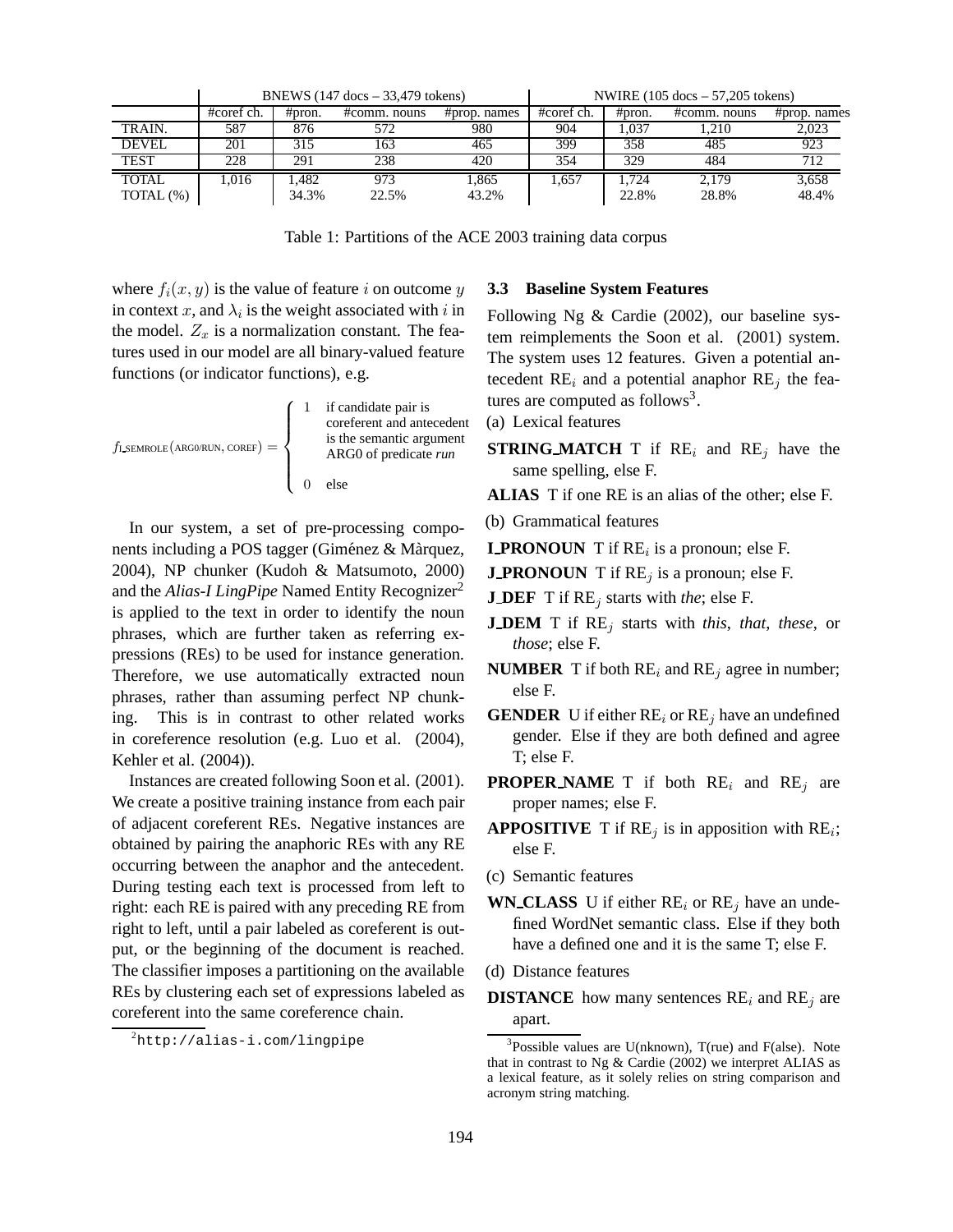#### **3.4 WordNet Features**

In the baseline system semantic information is limited to WordNet semantic class matching. Unfortunately, a WordNet semantic class lookup exhibits problems such as coverage, sense proliferation and ambiguity<sup>4</sup>, which make the WN\_CLASS feature very noisy. We enrich the semantic information available to the classifier by using semantic similarity measures based on the WordNet taxonomy (Pedersen et al., 2004). The measures we use include path length based measures (Rada et al., 1989; Wu & Palmer, 1994; Leacock & Chodorow, 1998), as well as ones based on information content (Resnik, 1995; Jiang & Conrath, 1997; Lin, 1998).

In our case, the measures are obtained by computing the similarity scores between the head lemmata of each potential antecedent-anaphor pair. In order to overcome the sense disambiguation problem, we factorise over all possible sense pairs: given a candidate pair, we take the cross product of each antecedent and anaphor sense to form pairs of synsets. For each measure WN SIMILARITY, we compute the similarity score for all synset pairs, and create the following features.

- **WN SIMILARITY BEST** the *highest* similarity score from all  $\langle$  SENSE $_{RE_i,n}$ , SENSE $_{RE_i,m}$  synset pairs.
- **WN SIMILARITY AVG** the *average* similarity score from all  $\langle$  SENSE $_{RE_i,n}$ , SENSE $_{RE_i,m}$  synset pairs.

Pairs containing REs which cannot be mapped to WordNet synsets are assumed to have a null similarity measure.

### **3.5 Wikipedia Features**

Wikipedia is a multilingual Web-based free-content encyclopedia<sup>5</sup>. The English version, as of 14 February 2006, contains 971,518 articles with 16.8 million internal hyperlinks thus providing a large coverage available knowledge resource. In addition, since May 2004 it provides also a taxonomy by means of the *category feature*: articles can be placed in one

or more categories, which are further categorized to provide a category tree. In practice, the taxonomy is not designed as a strict hierarchy or tree of categories, but allows multiple categorisation schemes to co-exist simultaneously. Because each article can appear in more than one category, and each category can appear in more than one parent category, the categories do not form a tree structure, but a more general directed graph. As of December 2005, 78% of the articles have been categorized into 87,000 different categories.

Wikipedia mining works as follows (for an indepth description of the methods for computing semantic relatedness in Wikipedia see Strube & Ponzetto (2006)): given the candidate referring expressions  $RE_i$  and  $RE_j$  we first pull the pages they refer to. This is accomplished by querying the page titled as the head lemma or, in the case of NEs, the full NP. We follow all redirects and check for disambiguation pages, i.e. pages for ambiguous entries which contain links only (e.g. *Lincoln*). If a disambiguation page is hit, we first get all the hyperlinks in the page. If a link containing the other queried RE is found (i.e. a link containing *president* in the *Lincoln* page), the linked page (*President of the United States*) is returned, else we return the first article linked in the disambiguation page. Given a candidate coreference pair  $RE_{i/2}$  and the Wikipedia pages  $P_{RE_{i/j}}$  they point to, obtained by querying pages titled as  $T_{RE_{i/j}}$ , we extract the following features:

- **I/J GLOSS CONTAINS** U if no Wikipedia page titled  $T_{RE_{i/j}}$  is available. Else T if the first paragraph of text of  $P_{RE_{i/j}}$  contains  $T_{RE_{j/i}}$ ; else F.
- **I/J RELATED CONTAINS** U if no Wikipedia page titled as  $T_{RE_{i/j}}$  is available. Else T if at least one Wikipedia hyperlink of  $P_{RE_{i/j}}$  contains  $T_{RE_{i/i}}$ ; else F.
- **I/J CATEGORIES CONTAINS** U if no Wikipedia page titled as  $T_{RE_{i/2}}$  is available. Else T if the list of categories  $P_{RE_{i/j}}$  belongs to contains  $T_{RE_{j/i}}$ ; else F.
- **GLOSS OVERLAP** the overlap score between the first paragraph of text of  $P_{RE_i}$  and  $P_{RE_j}$ . Following Banerjee & Pedersen (2003) we compute the score as  $\sum_n m^2$  for *n* phrasal *m*-word overlaps.

<sup>&</sup>lt;sup>4</sup>Following the system to be replicated, we simply mapped each RE to the first WordNet sense of the head noun.

<sup>5</sup>Wikipedia can be downloaded at http://download. wikimedia.org/. In our experiments we use the English Wikipedia database dump from 19 February 2006.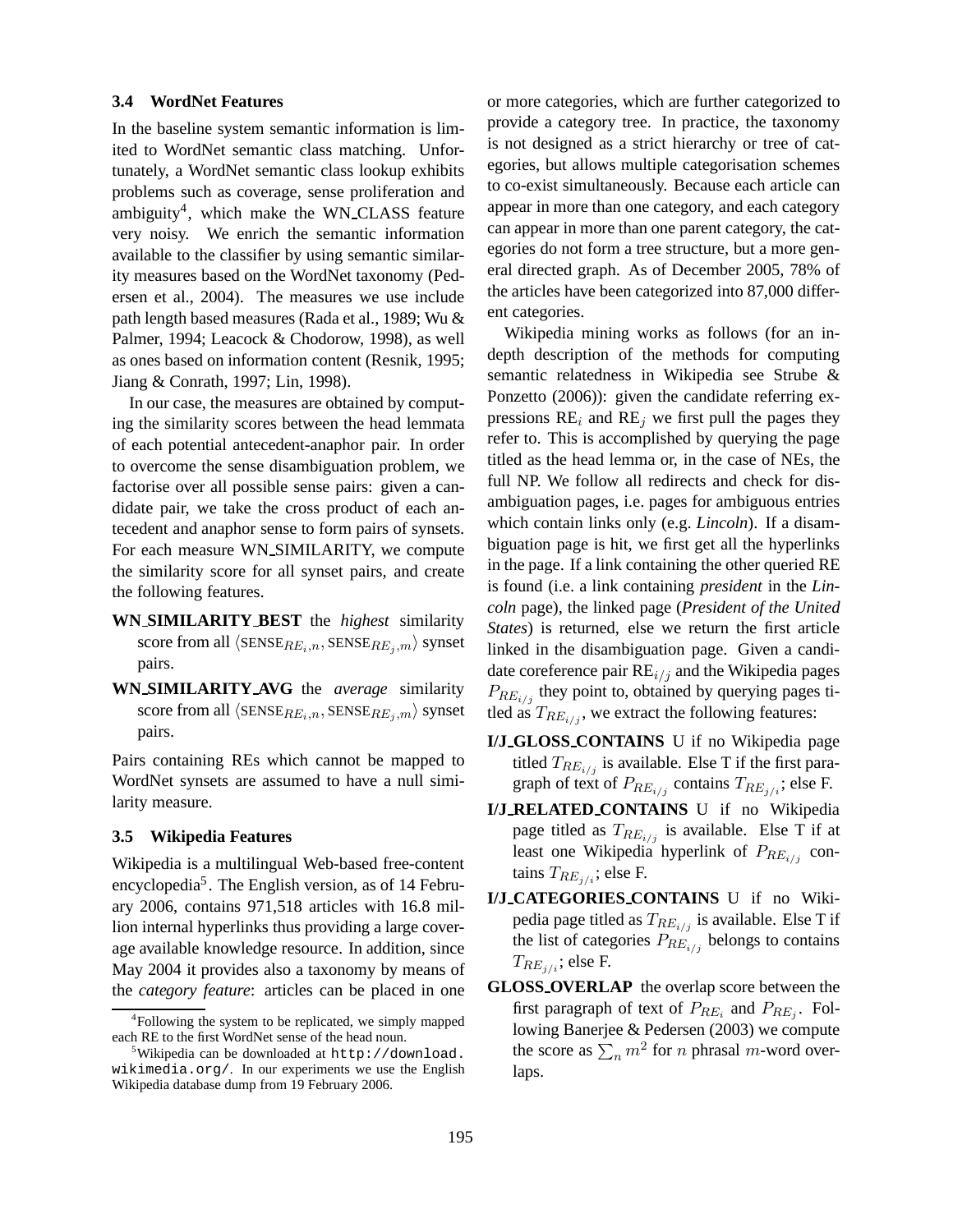Additionally, we use the Wikipedia category graph. We ported the WordNet similarity path length based measures to the Wikipedia category graph. However, the category relations in Wikipedia cannot only be interpreted as corresponding to *is-a* links in a taxonomy since they denote meronymic relations as well. Therefore, the Wikipedia-based measures are to be taken as semantic relatedness measures. The measures from Rada et al. (1989), Leacock & Chodorow (1998) and Wu & Palmer (1994) are computed in the same way as for WordNet. Path search takes place as a depth-limited search of maximum depth of 4 for a least common subsumer. We noticed that limiting the search improves the results as it yields a better correlation of the relatedness scores with human judgements (Strube & Ponzetto, 2006). This is due to the high regions of the Wikipedia category tree being too strongly connected.

In addition, we use the measure from Resnik (1995), which is computed using an intrinsic information content measure relying on the hierarchical structure of the category tree (Seco et al., 2004). Given  $P_{RE_{i/j}}$  and the lists of categories  $C_{RE_{i,j}}$  they belong to, we factorise over all possible category pairs. That is, we take the cross product of each antecedent and anaphor category to form pairs of 'Wikipedia synsets'. For each measure WIKI RELATEDNESS, we compute the relatedness score for all category pairs, and create the following features.

- **WIKI RELATEDNESS BEST** the *highest* relatedness score from all  $\langle C_{RE_i,n}, C_{RE_i,m} \rangle$  category pairs.
- **WIKI RELATEDNESS AVG** the *average* relatedness score from all  $\langle C_{RE_i,n}, C_{RE_i,m} \rangle$  category pairs.

### **3.6 Semantic Role Features**

The last semantic knowledge enhancement for the baseline system uses SRL information. In our experiments we use the ASSERT parser (Pradhan et al., 2004), an SVM based semantic role tagger which uses a full syntactic analysis to automatically identify all verb predicates in a sentence together with their semantic arguments, which are output as Prop-Bank arguments (Palmer et al., 2005). It is often the case that the semantic arguments output by the parser do not align with any of the previously identified noun phrases. In this case, we pass a semantic role label to a RE only when the two phrases share the same head. Labels have the form "ARG<sub>1</sub>-pred<sub>1</sub> ... ARG<sub>n</sub>-pred<sub>n</sub>" for *n* semantic roles filled by a constituent, where each semantic argument label is always defined with respect to a predicate. Given such level of semantic information available at the RE level, we introduce two new features<sup>6</sup>.

- **I SEMROLE** the semantic role argumentpredicate pairs of  $RE_i$ .
- **J SEMROLE** the semantic role argumentpredicate pairs of  $RE_i$ .

For the ACE 2003 data, 11,406 of 32,502 automatically extracted noun phrases were tagged with 2,801 different argument-predicate pairs.

# **4 Experiments**

## **4.1 Performance Metrics**

We report in the following tables the MUC score (Vilain et al., 1995). Scores in Table 2 are computed for all noun phrases appearing in either the key or the system response, whereas Tables 3 and 4 refer to scoring only those phrases which appear in both the key and the response. We therefore discard those responses not present in the key, as we are interested in establishing the upper limit of the improvements given by our semantic features. That is, we want to define a baseline against which to establish the contribution of the semantic information sources explored here for coreference resolution.

In addition, we report the accuracy score for all three types of ACE mentions, namely pronouns, common nouns and proper names. Accuracy is the percentage of REs of a given mention type correctly resolved divided by the total number of REs of the same type given in the key. A RE is said to be correctly resolved when both it and its direct antecedent are placed by the key in the same coreference class.

<sup>&</sup>lt;sup>6</sup>During prototyping we experimented unpairing the arguments from the predicates, which yielded worse results. This is supported by the PropBank arguments always being defined with respect to a target predicate. Binarizing the features — i.e. do  $RE_i$  and  $RE_j$  have the same argument or predicate label with respect to their closest predicate? — also gave worse results.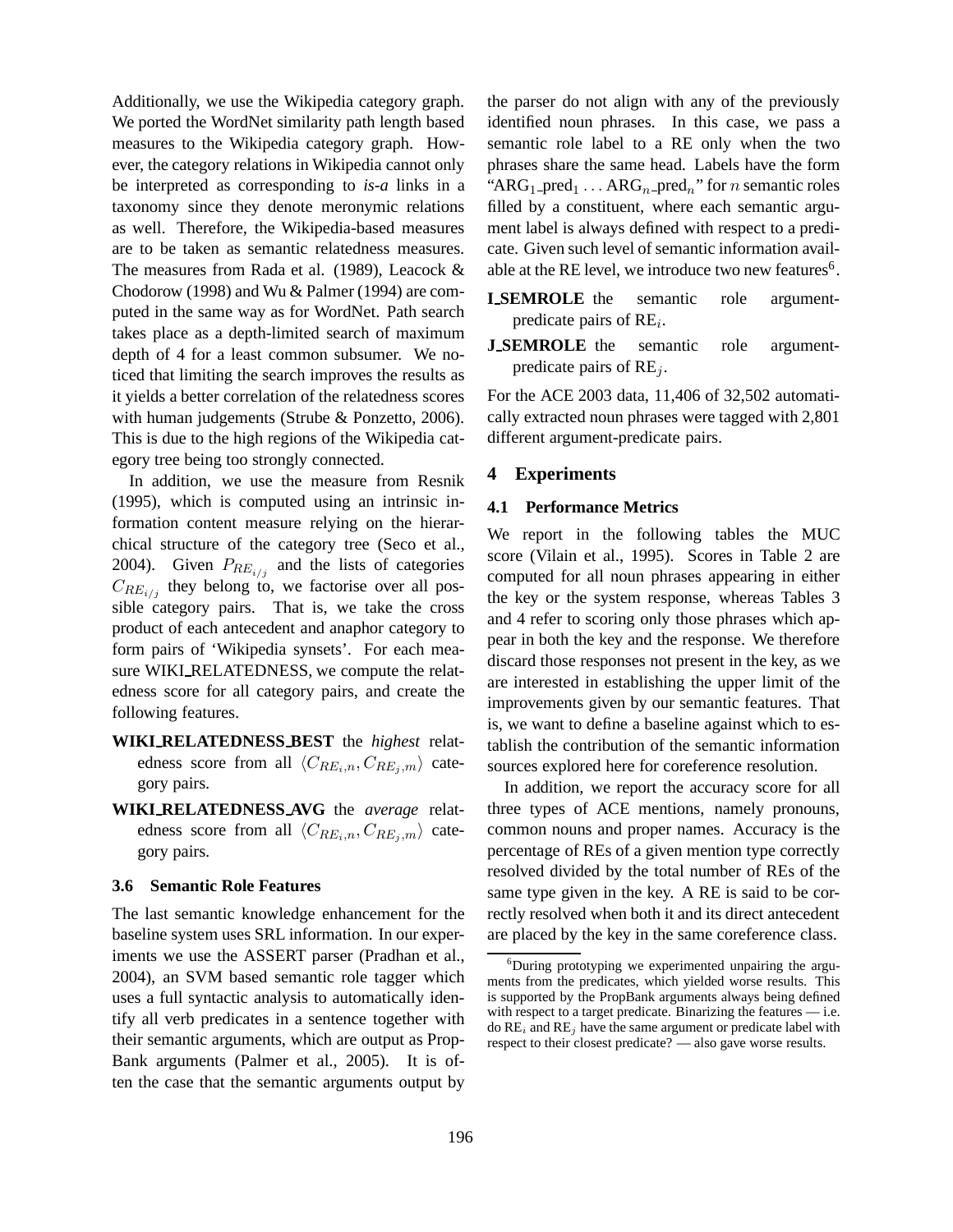|                        |      | MUC-6 |           | MUC-7 |      |      |  |
|------------------------|------|-------|-----------|-------|------|------|--|
| original               |      |       |           | R     |      |      |  |
| Soon et al.            | 58.6 | 67.3  | 62.3      | 56.1  | 65.5 | 60.4 |  |
| duplicated<br>baseline | 64.9 | 65.6  | 65.3 55.1 |       | 68.5 | 61.1 |  |

Table 2: Results on MUC

# **4.2 Feature Selection**

For determining the relevant feature sets we follow an iterative procedure similar to the wrapper approach for feature selection (Kohavi & John, 1997) using the development data. The feature subset selection algorithm performs a hill-climbing search along the feature space. We start with a model based on all available features. Then we train models obtained by removing one feature at a time. We choose the worst performing feature, namely the one whose removal gives the largest improvement based on the MUC score F-measure, and remove it from the model. We then train classifiers removing each of the remaining features separately from the enhanced model. The process is iteratively run as long as significant improvement is observed.

#### **4.3 Results**

Table 2 compares the results between our duplicated Soon baseline and the original system. We assume that the slight improvements of our system are due to the use of current pre-processing components and another classifier. Tables 3 and 4 show a comparison of the performance between our baseline system and the ones incremented with semantic features. Performance improvements are highlighted in bold<sup>7</sup>.

#### **4.4 Discussion**

The tables show that *semantic features improve system recall*, rather than acting as a 'semantic filter' improving precision. Semantics therefore seems to trigger a response in cases where more shallow features do not seem to suffice (see examples (1-2)).

Different feature sources account for different RE type improvements. WordNet and Wikipedia features tend to increase performance on common nouns, whereas SRL improves pronouns. Word-Net features are able to improve by 14.3% and 7.7% the accuracy rate for common nouns on the BNEWS and NWIRE datasets  $(+34 \text{ and } +37 \text{ cor-}$ rectly resolved common nouns out of 238 and 484 respectively), whereas employing Wikipedia yields slightly smaller improvements  $(+13.0\%$  and  $+6.6\%$ accuracy increase on the same datasets). Similarly, when SRL features are added to the baseline system, we register an increase in the accuracy rate for pronouns, ranging from 0.7% in BNEWS and NWIRE up to 4.2% in the MERGED dataset  $(+26$  correctly resolved pronouns out of 620).

If semantics helps for pronouns and common nouns, it does not affect performance on proper names, where features such as string matching and alias suffice. This suggests that semantics plays a role in pronoun and common noun resolution, where surface features cannot account for complex preferences and semantic knowledge is required.

The best accuracy improvement on pronoun resolution is obtained on the MERGED dataset. This is due to making more data available to the classifier, as the SRL features are very sparse and inherently suffer from data fragmentation. Using a larger dataset highlights the importance of SRL, whose features are never removed in any feature selection process<sup>8</sup>. The accuracy on common nouns shows that features induced from Wikipedia are competitive with the ones from WordNet. The performance gap on all three datasets is quite small, which indicates the usefulness of using an encyclopedic knowledge base as a replacement for a lexical taxonomy.

As a consequence of having different knowledge sources accounting for the resolution of different RE types, the best results are obtained by (1) *combining features* generated *from different sources*; (2) *performing feature selection*. When combining different feature sources, we register an accuracy improvement on pronouns and common nouns, as well as an increase in F-measure due to a higher recall.

Feature selection always improves results. This is due to the fact that our full feature set is ex-

 $<sup>7</sup>$ All changes in F-measure are statistically significant at the</sup> 0.05 level or higher. We follow Soon et al. (2001) in performing a simple one-tailed, paired sample t-test between the baseline system's MUC score F-measure and each of the other systems' F-measure scores on the test documents.

<sup>&</sup>lt;sup>8</sup>To our knowledge, most of the recent work in coreference resolution on the ACE data keeps the document source separated for evaluation. However, we believe that document source independent evaluation provides useful insights on the robustness of the system (cf. the CoNLL 2005 shared task crosscorpora evaluation).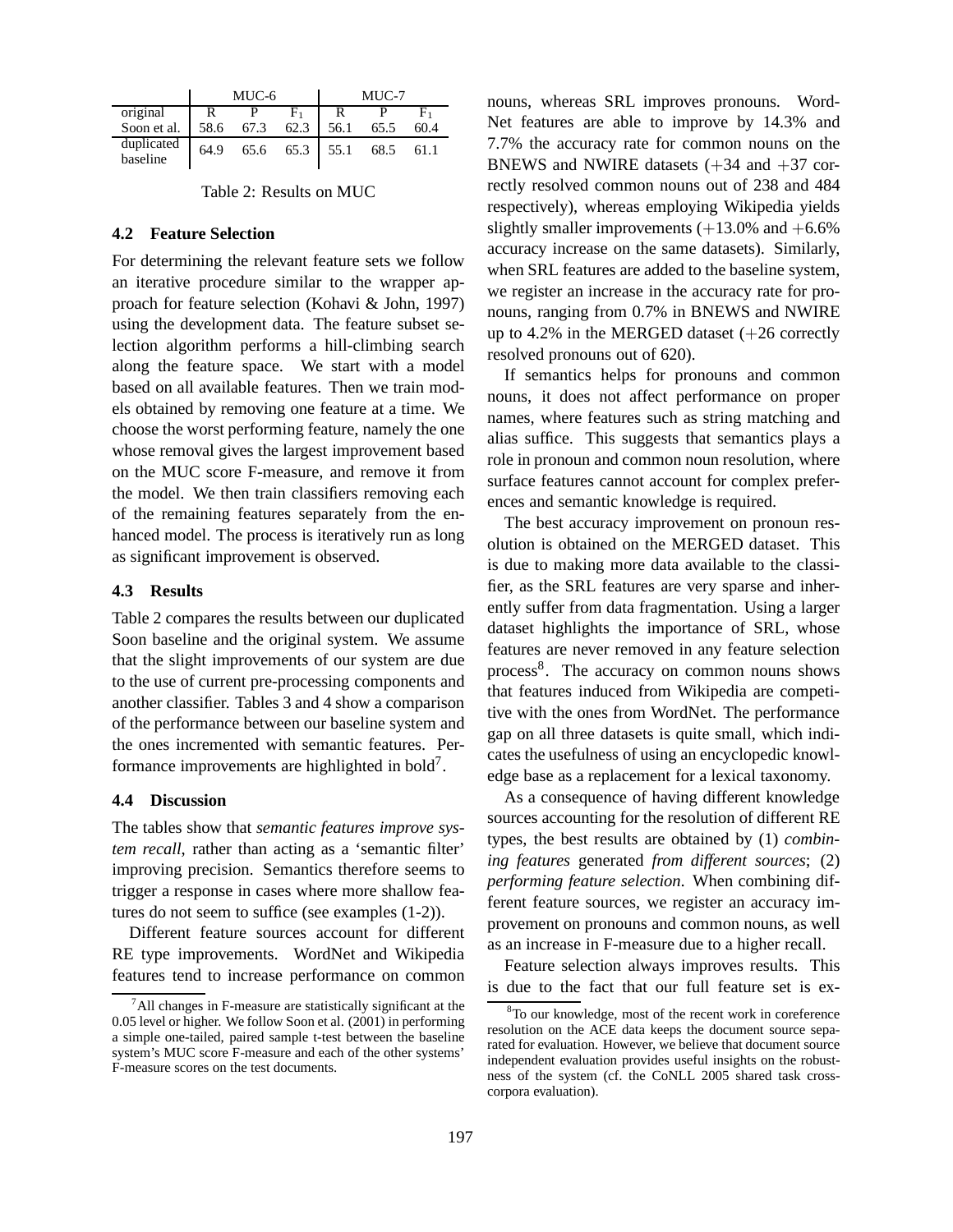|              | <b>BNEWS</b> |      |                |       |          |          | <b>NWIRE</b> |      |             |             |             |          |
|--------------|--------------|------|----------------|-------|----------|----------|--------------|------|-------------|-------------|-------------|----------|
|              |              | р    | F <sub>1</sub> | $A_n$ | $A_{cn}$ | $A_{pn}$ | R            |      | ${\rm F}_1$ | $A_n$       | $A_{cn}$    | $A_{nn}$ |
| baseline     | 46.7         | 86.2 | 60.6           | 36.4  | 10.5     | 44.0     | 56.7         | 88.2 | 69.0        | 37.6        | 23.1        | 55.6     |
| $+$ WordNet  | 54.8         | 86.1 | 66.9           | 36.8  | 24.8     | 47.6     | 61.3         | 84.9 | 71.2        | 38.9        | 30.8        | 55.5     |
| $+Wiki$      | 52.7         | 86.8 | 65.6           | 36.1  | 23.5     | 46.2     | 60.6         | 83.6 | <b>70.3</b> | <b>38.0</b> | 29.7        | 55.2     |
| $+$ SRL      | 53.3         | 85.1 | 65.5           | 37.1  | 13.9     | 46.2     | 58.0         | 89.0 | 70.2        | 38.3        | <b>25.0</b> | 56.0     |
| all features | 59.1         | 84.4 | 69.5           | 37.5  | 27.3     | 48.1     | 63.1         | 83.0 | 71.7        | <b>39.8</b> | 31.8        | 52.8     |

Table 3: Results on the ACE 2003 data (BNEWS and NWIRE sections)

|                        |      |           | $F_1$ | $A_n$       | $A_{cn}$    | $A_{pn}$ |
|------------------------|------|-----------|-------|-------------|-------------|----------|
| baseline               | 54.5 | 88.0      | 67.3  | 34.7        | 20.4        | 53.1     |
| $+WordNet$   56.7 87.1 |      |           |       | 68.6 35.6   | 28.5        | 49.6     |
| $+$ Wikipedia          |      | 55.8 87.5 | 68.1  | 34.8        | <b>26.0</b> | 50.5     |
| $+$ SRL                | 56.3 | 88.4      | 68.8  | 38.9        | 21.6        | 51.7     |
| all features           | 61.0 | 84.2      |       | $70.7$ 38.9 | 29.9        | 51.2     |

Table 4: Results ACE (merged BNEWS/NWIRE)

tremely redundant: in order to explore the usefulness of the knowledge sources we included overlapping features (i.e. using *best* and *average* similarity/relatedness measures at the same time), as well as features capturing the same phenomenon from different point of views (i.e. using *multiple* measures at the same time). In order to yield the desired performance improvements, it turns out to be essential to filter out irrelevant features.

Table 5 shows the relevance of the best performing features on the BNEWS section. As our feature selection mechanism chooses the best set of features by removing them (see Section 4.2), we evaluate the contributions of the remaining features as follows. We start with a baseline system using all the features from Soon et al. (2001) that were not removed in the feature selection process (i.e. DIS-TANCE). We then train classifiers combining the current feature set with each feature in turn. We then choose the best performing feature based on the MUC score F-measure and add it to the model. We iterate the process until all features are added to the baseline system. The table indicates that all knowledge sources are relevant for coreference resolution, as it includes SRL, WordNet and Wikipedia features. The Wikipedia features rank high, indicating again that it provides a valid knowledge base.

## **5 Conclusions and Future Work**

The results are somehow surprising, as one would not expect a community-generated categorization to be almost as informative as a well structured

| Feature set                  | F٦       |
|------------------------------|----------|
| baseline (Soon w/o DISTANCE) | 58.4%    |
| +WIKI_WU_PALMER_BEST         | $+4.3%$  |
| $+J$ _SEMROLE                | $+1.8%$  |
| +WIKI_PATH_AVG               | $+1.2%$  |
| $+I$ SEMROLE                 | $+0.8%$  |
| $+$ WN_WU_PALMER_BEST        | $+0.7\%$ |

Table 5: Feature selection (BNEWS section)

lexical taxonomy such as WordNet. Nevertheless Wikipedia offers promising results, which we expect to improve as well as the encyclopedia goes under further development.

In this paper we investigated the effects of using different semantic knowledge sources within a machine learning based coreference resolution system. This involved mining the WordNet taxonomy and the Wikipedia encyclopedic knowledge base, as well as including semantic parsing information, in order to induce semantic features for coreference learning. Empirical results show that coreference resolution benefits from semantics. The generated model is able to learn selectional preferences in cases where surface morpho-syntactic features do not suffice, i.e. pronoun and common name resolution. While the results given by using 'the free encyclopedia that anyone can edit' are satisfactory, major improvements can come from developing efficient query strategies – i.e. a more refined disambiguation technique taking advantage of the context in which the queries (e.g. referring expressions) occur.

Future work will include turning Wikipedia into an ontology with well defined taxonomic relations, as well as exploring its usefulness of for other NLP applications. We believe that an interesting aspect of Wikipedia is that it offers large coverage resources for many languages, thus making it a natural choice for multilingual NLP systems.

Semantics plays indeed a role in coreference resolution. But semantic features are expensive to